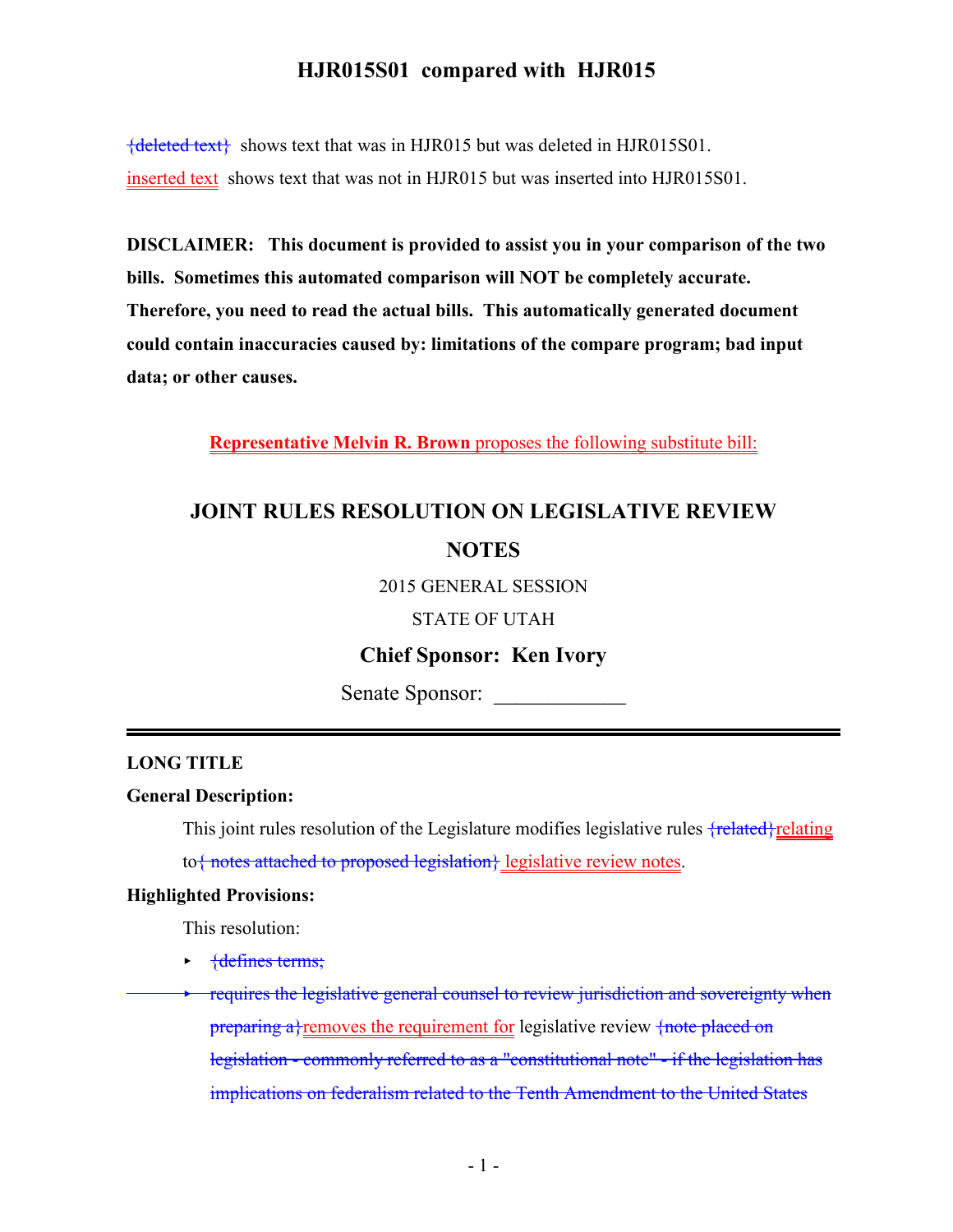Constitution}notes; and

provides {procedures for that process} instructions to legislative counsel relating to the review and analysis of legislation.

**Special Clauses:**

None

**Legislative Rules Affected:**

AMENDS:

**JR4-2-402**

**JR4-2-501**

*Be it resolved by the Legislature of the state of Utah:*

Section 1. **JR4-2-402** is amended to read:

**JR4-2-402. {Legislative review notes.**

**(1) As used in this section, "federalism implications" includes one or more of the following:**

**(a) the legislation asserts, maintains, defends, limits, expands, or otherwise substantively affects the jurisdictional power or authority of the state of Utah, including the state's ability to govern and regulate its lands and natural resources;**

**(b) the legislation asserts, maintains, defends, limits, expands, or otherwise substantively affects the sovereign powers of the state of Utah, or directly regulates the state in a way that interferes with a function that is essential to the state's separate and independent existence, including any of the following state sovereign powers:**

**(i) police power;**

**(ii) authority to govern the health, safety, and welfare of its residents;**

**(iii) authority to provide for the education of its residents;**

**(iv) authority to protect the lives, liberties, and properties of its residents; or**

**(v) another sovereign power of the state;**

**(c) the legislation asserts, maintains, defends, limits, expands, or otherwise substantively affects the power of the state of Utah to exercise, maintain, or defend its sovereign rights, or to otherwise serve as a check on the power of the federal government; or**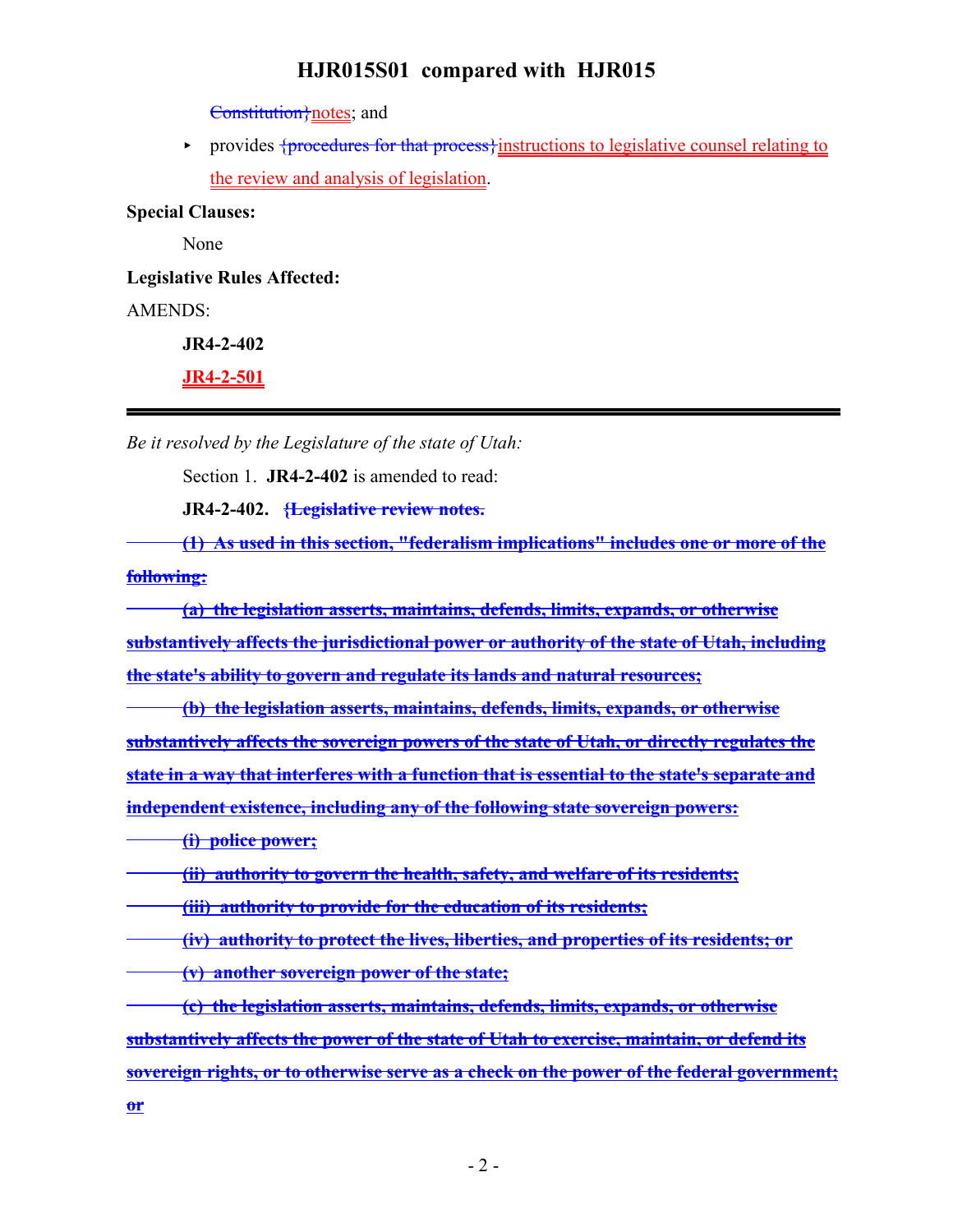**(d) the legislation has the effect of asserting, maintaining, defending, limiting, expanding, or otherwise substantively affecting a function that is essential to the state of Utah's separate and independent existence, unless the preemption by federal law is clear and certain because:**

**(i) authority for the federal preemption is found in a specific provision of the United States Constitution;**

**(ii) the federal preemption does not encroach upon authority reserved to the states; and**

**(iii) the constitutional authority for the federal preemption is necessitated by the presence of a problem of national scope.**

**[(1)] (2) (a)}Review of legislation by legislative counsel.**

 $[$ (1) The legislative general counsel shall place a legislative review note on the legislation{ regarding the legislation's constitutionality and, as necessary, the legislation's federalism implications}.{

(b) If the legislation has a federalism implication, each federalism implication shall be identified.}]

 $[(2)\{\}(\frac{3}{3})\}$  (a) If an amendment or a substitute to legislation appears to substantively change the legislation's constitutionality  $\{$  or federalism implications}, the legislative general counsel shall prepare an amended legislative review note for the legislation.]

[(b) The amended legislative review note shall be made available to legislators in hard copy or electronically.]

 $[(3)\{](4)\}$  The legislative review note or amended legislative review note is not an official part of the legislation.{

**Legislative Review Note**

**as of 2-2-15 6:07 PM**

}]